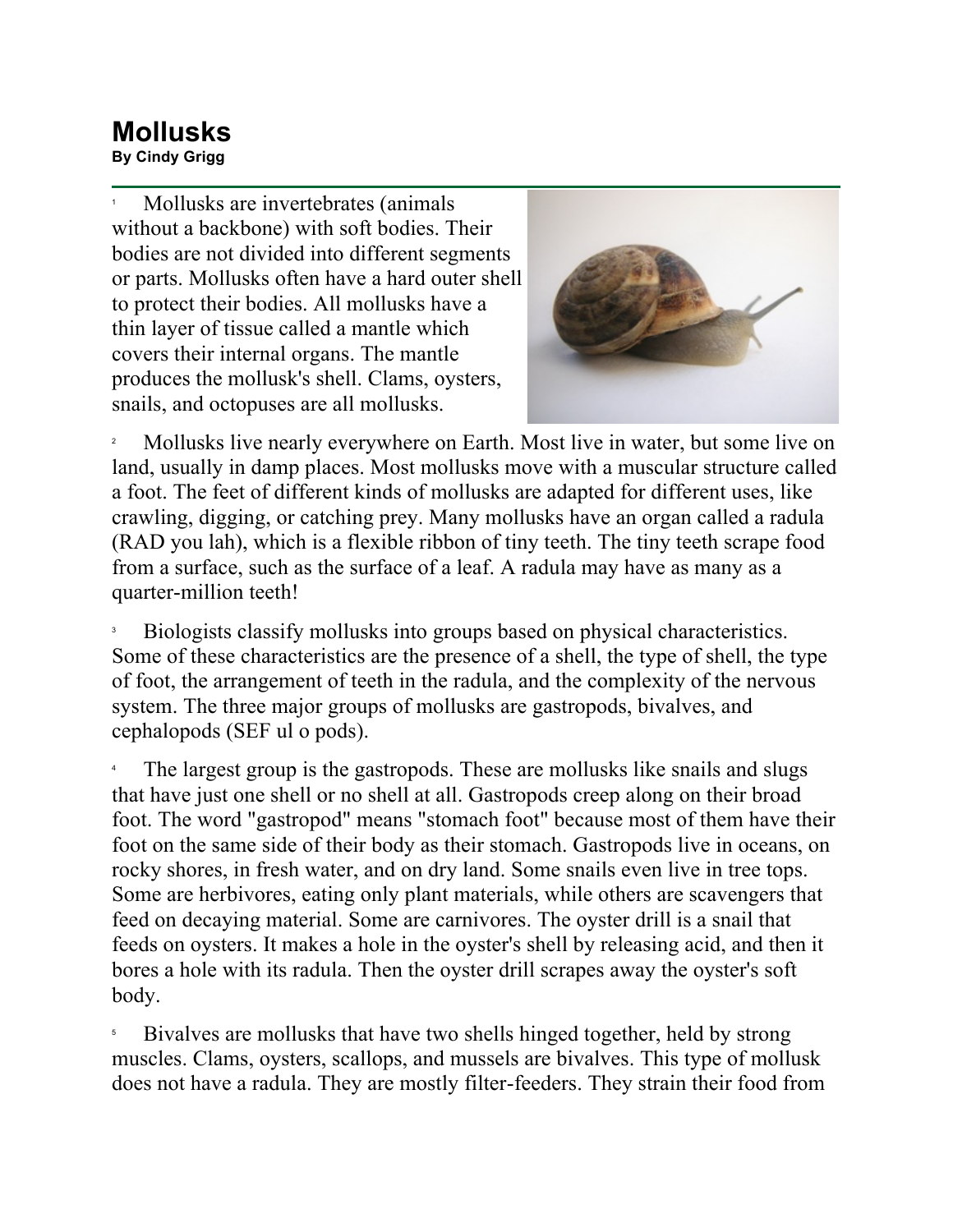the surrounding water. Bivalves use their gills to capture food as they breathe. Food particles stick to mucus that covers the gills. The cilia on the gills then move the food particles into the bivalve's mouth. Sometimes sand or grit gets between the bivalve's mantle and shell. The sand irritates the soft tissue of the mantle. The bivalve's mantle makes a smooth, pearly coating to cover the irritating object. Over time, a pearl forms around the grain of sand or grit. Some oysters make beautiful pearls that are used in jewelry.

6 The last group of mollusks is the cephalopods (SEF ul o pods). This word means "feet on head." The name comes from the fact that all cephalopods have a crown of tentacles around the head. Octopuses, cuttlefish, nautiluses, and squids are all cephalopods. These mollusks capture food with their flexible, muscular tentacles. Sensitive suckers on the tentacles have the senses of taste and touch. A cephalopod doesn't have to touch something to taste it. The suckers can "taste" chemicals in the water. For example, when an octopus feels beneath a rock, its tentacle may find a crab by taste before it touches it.

7 Cephalopods have the most complex nervous system of any invertebrate. They have a large brain, and they can remember things they have learned. In a lab, octopuses quickly learn when feeding time will be and how to escape from their tanks. They swim by jet propulsion. They squeeze a current of water out of the mantle cavity through a tube called a siphon. The water shooting out propels them in the opposite direction. By turning the tube, they can steer in any direction.

8 Native Americans in the Northeast used the hard shells of clams to carve beads they called wampum. They wove these beads into belts and strings like necklaces. When warring groups made peace, they would exchange weavings made of wampum. Native American women would honor a new chief by giving him a gift of wampum. The clams' soft bodies were a major source of food for Native Americans. Today, clams and other mollusks are still valuable sources of food for people in many parts of the world.

Copyright © 2009 edHelper